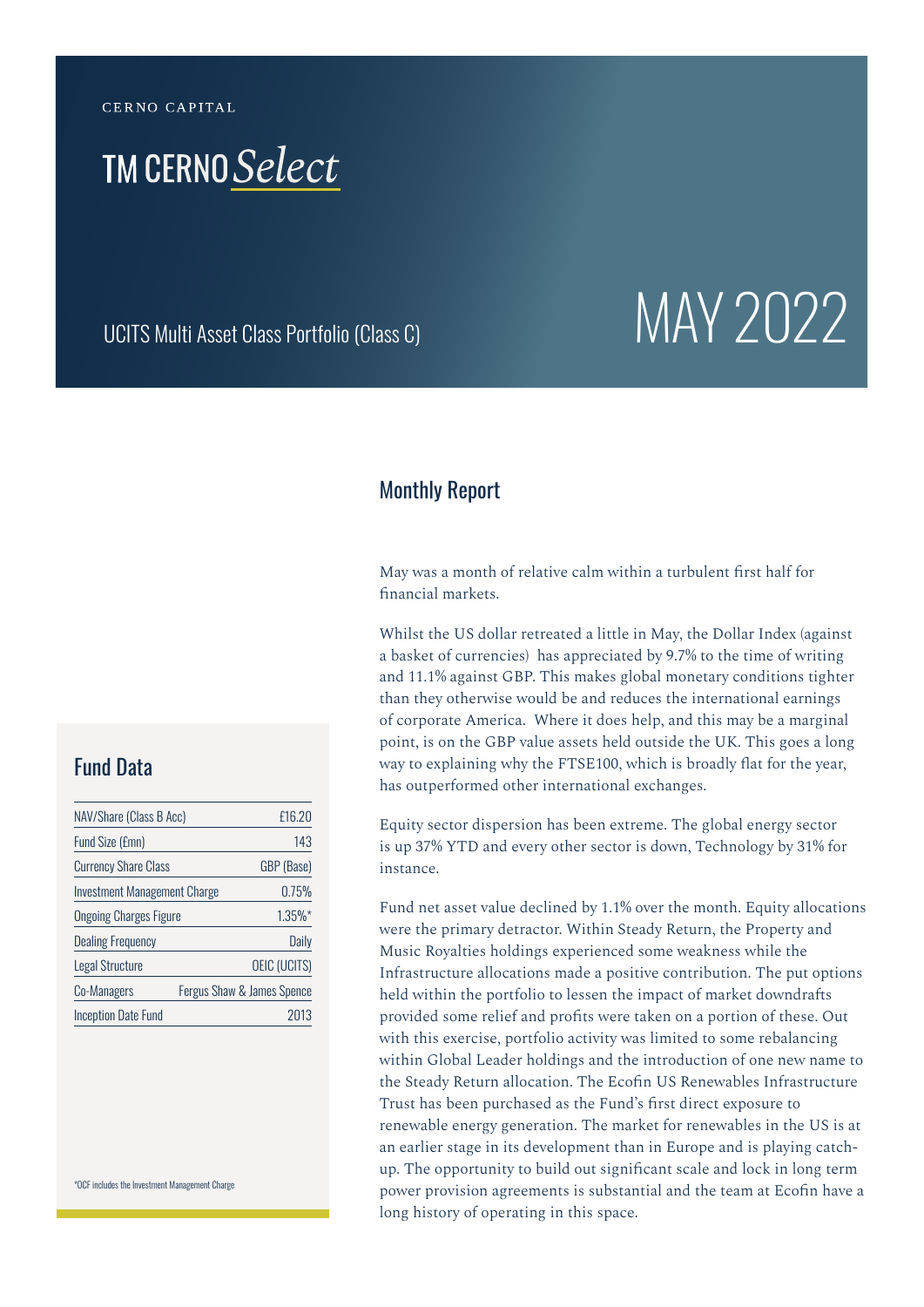The main component of equity market falls this year has been a direct result of valuation contraction. Valuations fall when inflation rises. Generally speaking, stocks which were valued at 30x forward earnings are now available for 20x forward earnings. Markets have foreboding about earnings: firstly because Central Banks are likely to succumb to (or reaffirm) their inflation fighting credentials which will doubtless impact demand and, secondly, because corporate profit margins had reached a generational high and are poised to fall. Positive operating leverage turns negative.

That is the general. We only invest in the specific. The allocation to Global Leaders provides exposure to the long term winners of trends such as the electrification of personal transport through Ansys, digitalisation of corporations through Accenture or Ansys and automation with Rockwell Automation. Semi-conductors play a crucial role across corporations and the Fund is well exposed via ASML, TSMC and Samsung Electronics. We note that the valuation on the Global Leaders' portfolio now stands at a more reasonable 20x earnings and our belief is that their earnings outlook is better than the market at large.

For themes or trends to flourish, supporting infrastructure is required and the Steady Return allocations cater to Digitalisation through the Digital 9 Infrastructure Fund with its Data-Centres, Cables and Networks acting as modern data railways. The impact of fuel cost inflation is a reminder of the importance of De-Carbonisation and this trend is supported by the electricity grid supporting role played by the batteries of the Gore Street Energy Storage Fund and the efficiency measures supported by the SDCL Energy Efficiency Fund.

The Fund's diverse set of allocations continues to provide exposure to a well-supported range of investment theses.

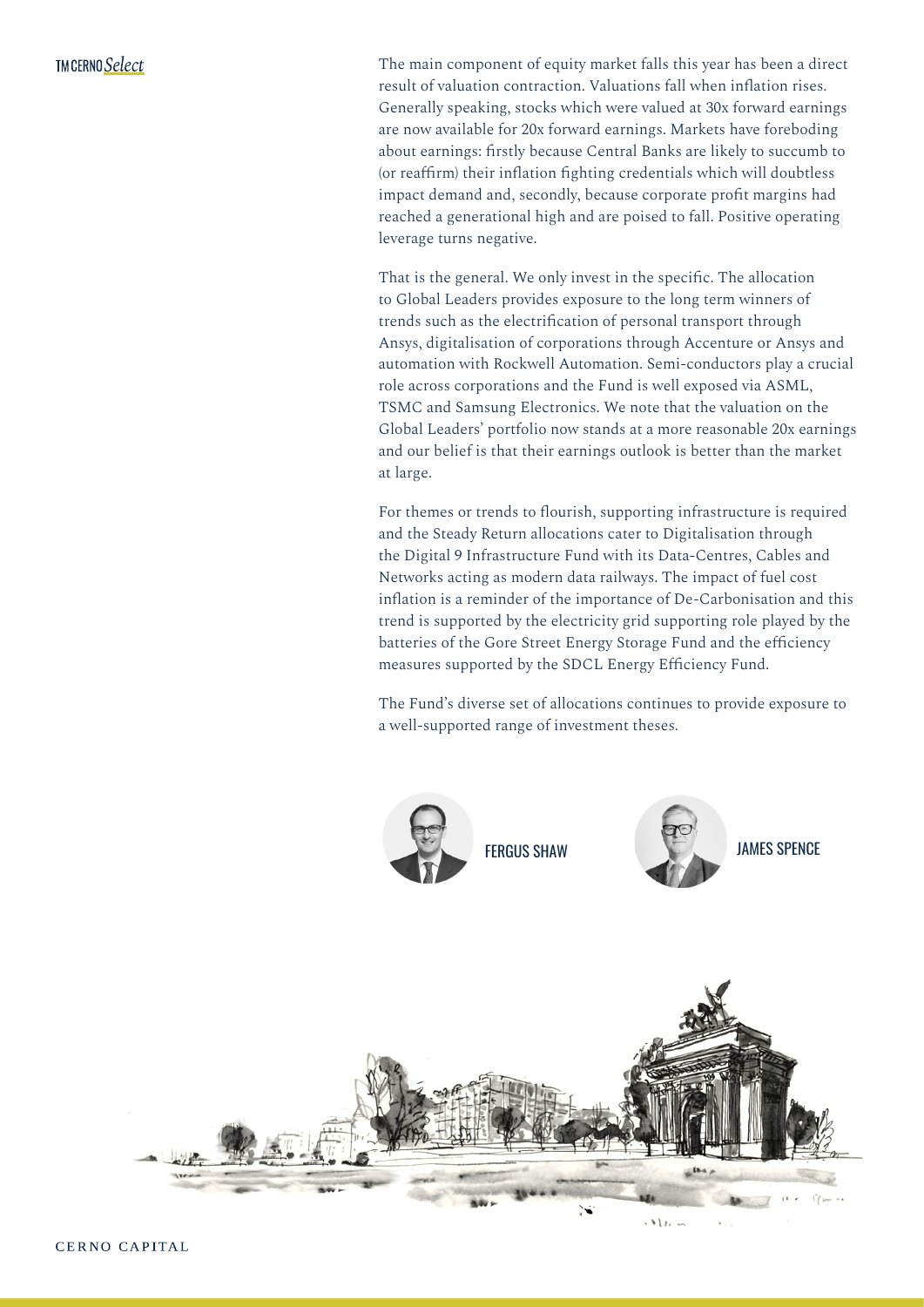## **TM CERNO Select**

# FUND FACTS

#### Allocation by Theme

- Global Leaders Equity Strategy 22%
- Infrastructure 19%
- Property 15%
- Value Recovery 11%
- Gold 7%
- Japan 7%
- Disruptive Technologies 4%
- Healthcare 4%
- $\bullet$  China 3%
- Music Royalties 4%
- Equity Options 1%
- Cash 3%

#### Top Equity Holdings

| Cerno Global Leaders Equity Strategy  | 21.7%   |
|---------------------------------------|---------|
| <b>IShares Edge MSCI World Value</b>  | 6.1%    |
| iShares Core MSCI Japan               | 4.3%    |
| <b>BB Healthcare</b>                  | $3.8\%$ |
| <b>Matthews China Small Companies</b> | 3.5%    |

### Top Non-Equity Holdings

| Life Science REIT               | 5.3% |
|---------------------------------|------|
| Digital 9 Infrastructure        | 4.6% |
| Sequoia Economic Infrastructure | 4.3% |
| <b>Hipgnosis Songs</b>          | 4.0% |
| <b>LXI REIT</b>                 | 3.9% |

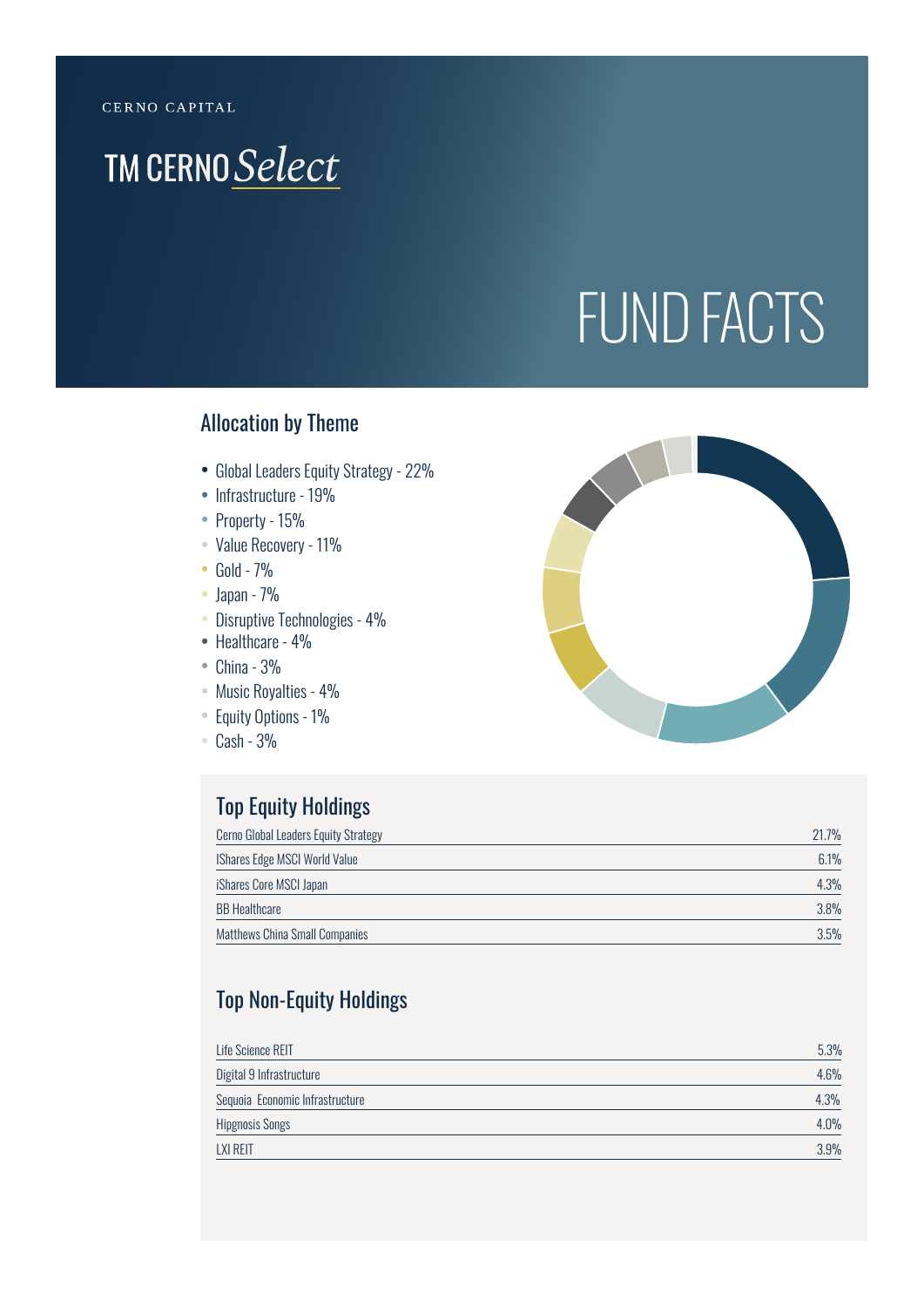### Performance Since Inception



### Monthly Table (Net)

| <b>YEAR</b> | JAN                      | <b>FEB</b> | <b>MAR</b> | <b>APR</b> | <b>MAY</b>     | <b>JUN</b> | jul            | AUG                      | <b>SEP</b> | <b>OCT</b> | <b>NOV</b> | DEC    | <b>YTD</b> |
|-------------|--------------------------|------------|------------|------------|----------------|------------|----------------|--------------------------|------------|------------|------------|--------|------------|
| 2022        | (6.4%)                   | (1.4%)     | 3.1%       | (1.2%)     | $(1.1\%)$      |            |                |                          |            |            |            |        | $(7.0\%)$  |
| 2021        | 1.4%                     | (0.7%)     | 0.2%       | 3.3%       | 0.3%           | 1.7%       | 0.2%           | 1.9%                     | (2.7%)     | 1.6%       | (1.2%)     | 2.3%   | 8.6%       |
| 2020        | 1.6%                     | (2.1%)     | (6.4%)     | 5.6%       | 6.2%           | 2.5%       | 0.7%           | 1.3%                     | 0.7%       | (1.2%)     | 6.2%       | 2.8%   | 18.6%      |
| 2019        | (0.3%)                   | 2.1%       | 0.7%       | 1.7%       | (1.7%)         | 2.2%       | 1.7%           | (1.3%)                   | (0.6%)     | (0.2%)     | 2.0%       | 0.9%   | 7.4%       |
| 2018        | (0.2%)                   | (1.7%)     | (2.1%)     | 2.3%       | 2.4%           | (1.0%)     | 2.7%           | 0.8%                     | (1.1%)     | (3.7%)     | 0.9%       | (3.8%) | (4.8%)     |
| 2017        | 1.7%                     | 1.3%       | 1.3%       | 1.3%       | 1.5%           | (0.6%)     | $(0.6\%)$      | 0.5%                     | (1.3%)     | 2.5%       | (0.4%      | 0.7%   | 8.0%       |
| 2016        | (3.6%)                   | 2.4%       | 0.1%       | 0.6%       | (0.6%)         | 3.4%       | 2.9%           | 0.5%                     | 1.3%       | 1.2%       | (3.0%)     | 1.4%   | 6.6%       |
| 2015        | 1.0%                     | 2.5%       | 1.0%       | (0.1%      | 1.6%           | (1.9%)     | 0.3%           | (3.8%)                   | (2.4%)     | 3.5%       | 1.7%       | 0.1%   | 3.2%       |
| 2014        | (1.8%)                   | 2.3%       | (1.0%)     | (1.7%)     | 2.4%           | $(0.0\%)$  | $(0.6\%)$      | 0.4%                     | 1.6%       | (0.5%)     | 4.1%       | 0.5%   | 5.7%       |
| 2013        | $\overline{\phantom{a}}$ |            |            |            | $\overline{a}$ |            | $\overline{a}$ | $\overline{\phantom{a}}$ | 1.9%       | 2.3%       | 0.9%       | 0.4%   | 5.4%       |

#### **Performance**

| <b>Year Ended</b>      | <b>May 2022</b> | May 2021 | May 2020 | May 2019 | May 2018 |
|------------------------|-----------------|----------|----------|----------|----------|
| <b>Net Performance</b> | $-3.6%$         | $+18.8%$ | $+9.4%$  | $-3.0%$  | $+1.2%$  |

#### Fund Codes

|       | ISIN:        | SEDOL:  | <b>Bloomberg:</b> |
|-------|--------------|---------|-------------------|
| C Acc | GB00BCZXTP59 | BCZXTP5 | <b>TMCESCALN</b>  |
| C Inc | GB00BCZXTN36 | BCZXTN3 | <b>TMCESCI LN</b> |